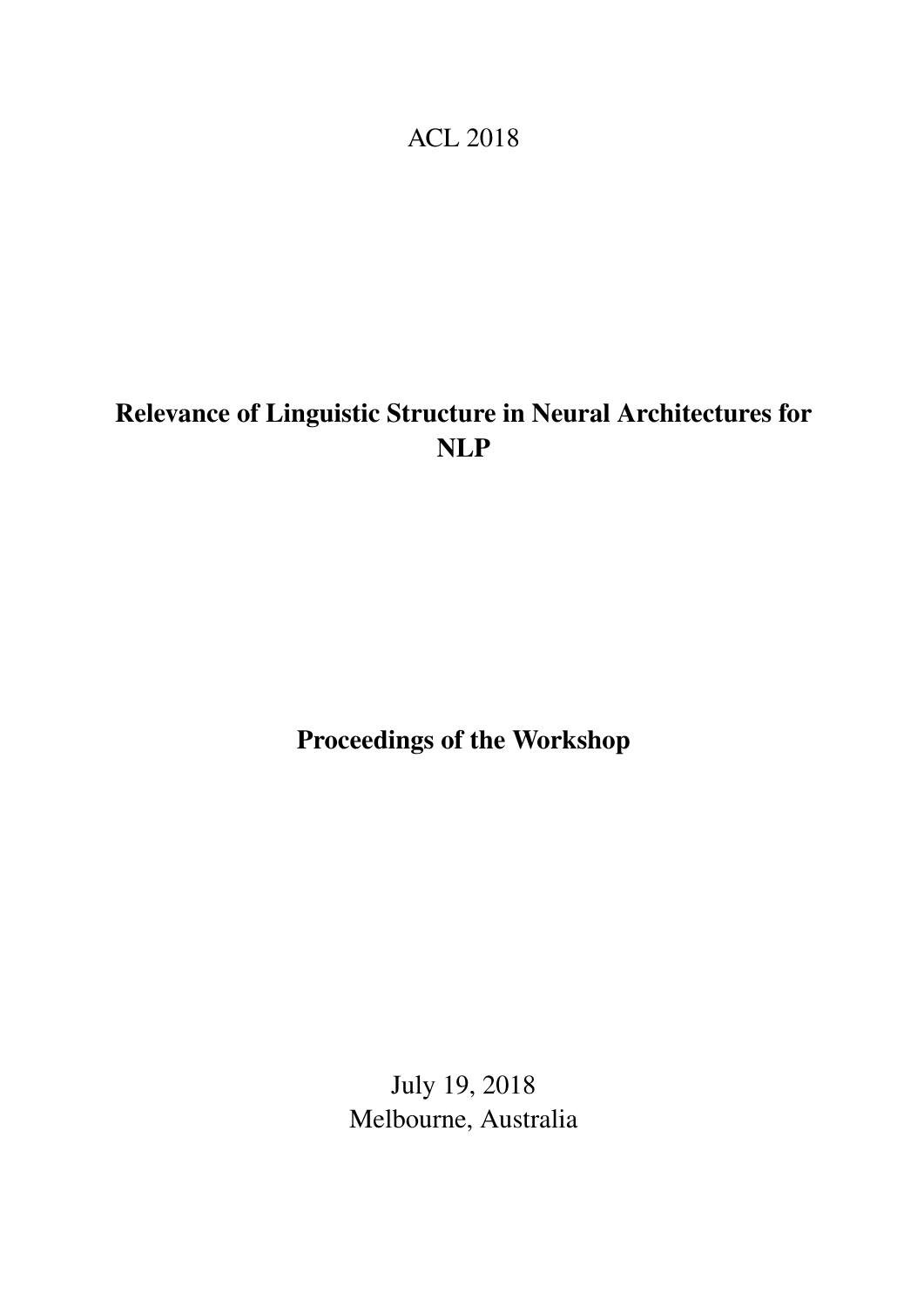c 2018 The Association for Computational Linguistics

Order copies of this and other ACL proceedings from:

Association for Computational Linguistics (ACL) 209 N. Eighth Street Stroudsburg, PA 18360 USA Tel: +1-570-476-8006 Fax: +1-570-476-0860 acl@aclweb.org

ISBN 978-1-948087-42-1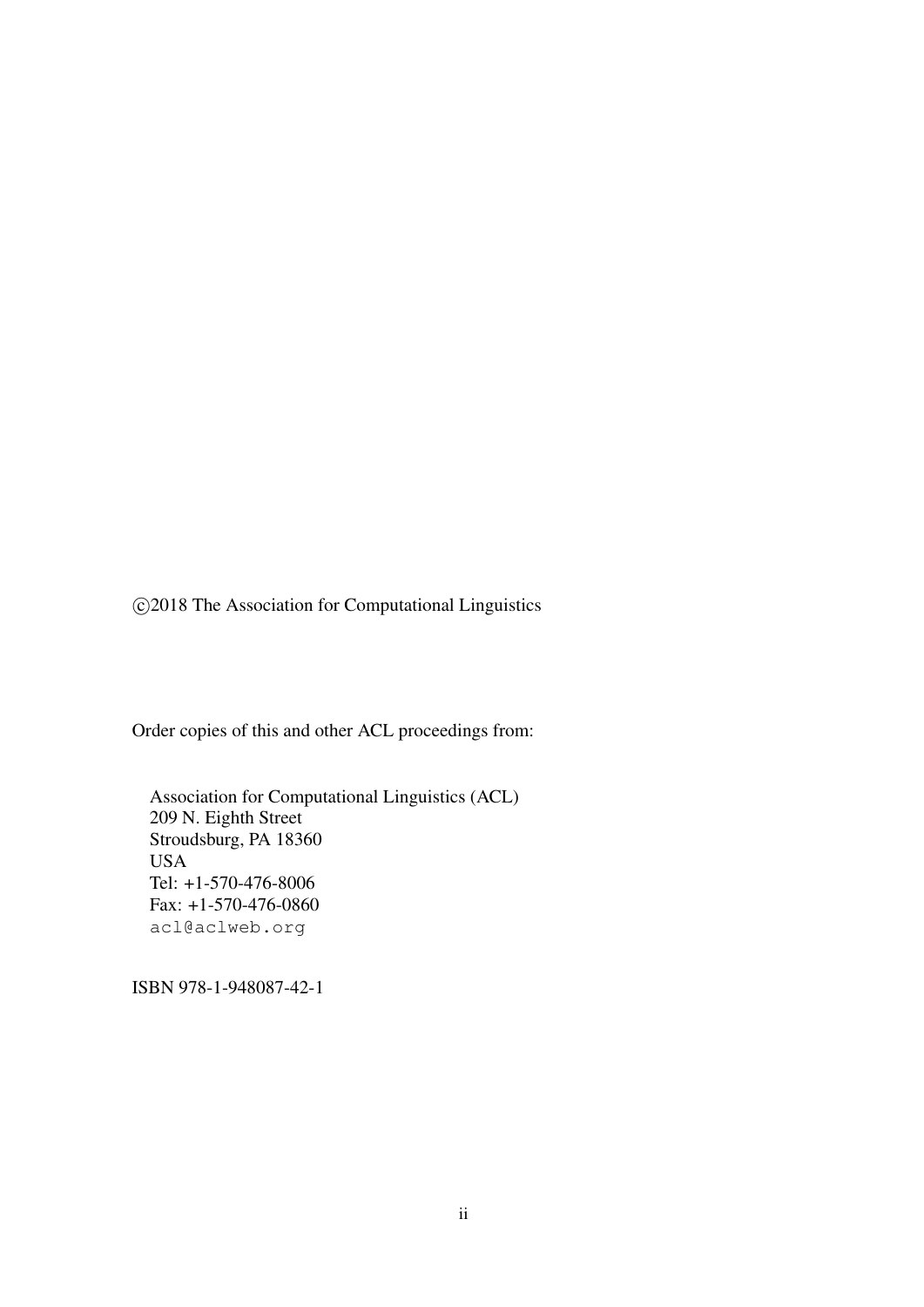### Preface

Welcome to the ACL Workshop on the Relevance of Linguistic Structure in Neural Architectures for NLP (RELNLP). The workshop took place on July 19th 2018, collocated with the 56th Annual Meeting of the Association for Computational Linguistics in Melbourne, Australia.

There is a long standing tradition in NLP focusing on fundamental language modeling tasks such as morphological analysis, POS tagging, parsing, WSD or semantic parsing. In the context of end-user NLP tasks, these have played the role of enabling technologies, providing a layer of representation upon which more complex tasks can be built. However, in recent years we have witnessed a number of success stories involving end-to-end architectures trained on large data and making little or no use of a linguisticallyinformed language representation layer. This workshop's focus was on the role of linguistic structures in the neural network era. We aimed to gauge their significance in building better, more generalizable NLP.

The workshop has accepted 2 oral presentations and a total of 7 poster presentations. The program also included four invited speakers as well as a panel discussion. We would like to thank our speakers: Chris Dyer, Emily Bender, Jason Eisner and Mark Johnson as well as our program committee for their work in assuring high quality and on time reviews.

Georgiana Dinu, Miguel Ballesteros, Avirup Sil, Sam Bowman, Wael Hamza, Anders Søgaard, Tahira Naseem and Yoav Goldberg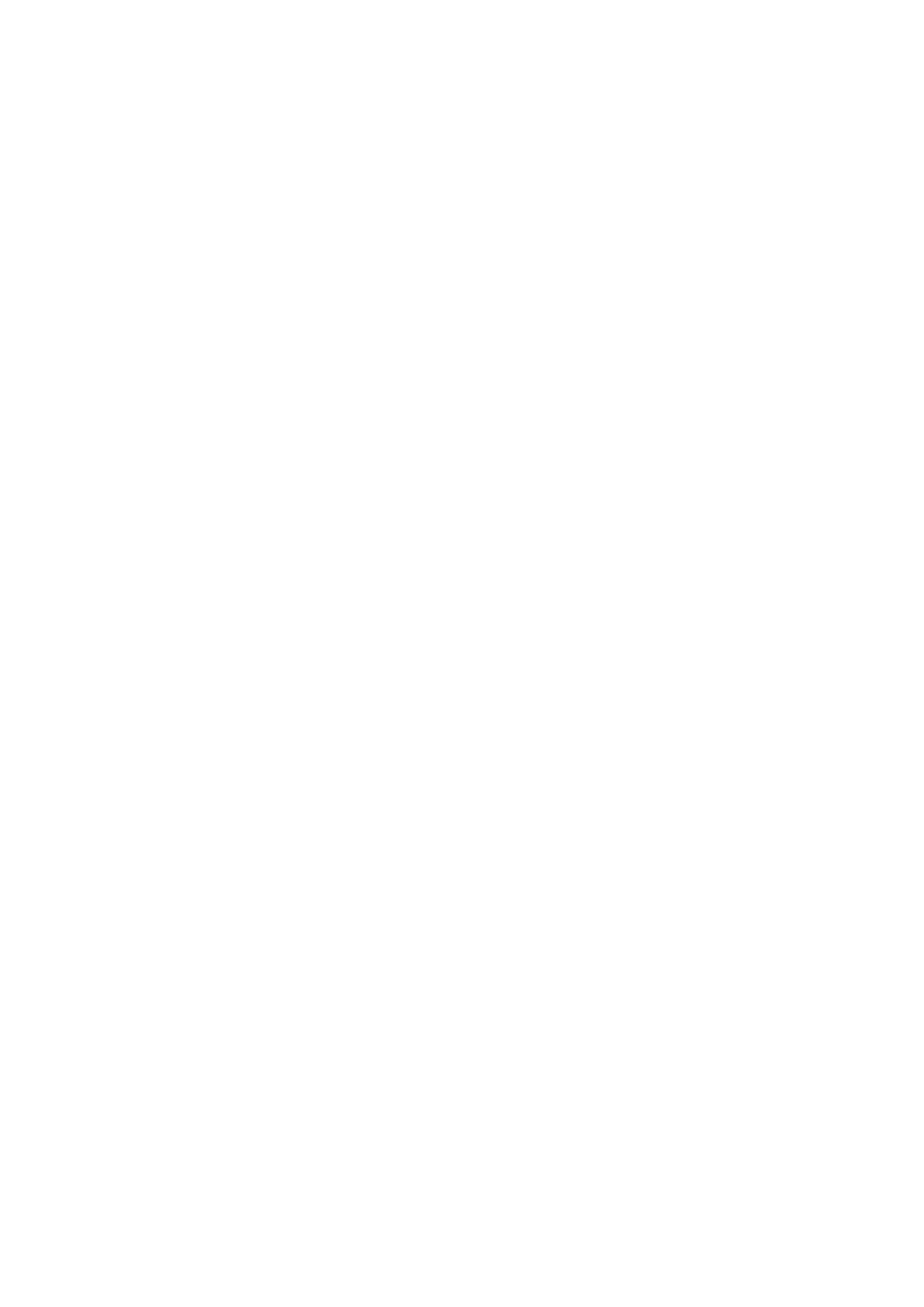#### Organizers:

Georgiana Dinu, Amazon AWS Miguel Ballesteros, IBM Research Avirup Sil, IBM Research Sam Bowman, NYU Wael Hamza, Amazon Alexa Anders Søgaard, University of Copenhagen Tahira Naseem, IBM Research Yoav Goldberg, Bar Ilan University

#### Program Committee:

Eneko Agirre, Basque Country University, Spain Yonatan Belinkov, CSAIL, MIT, USA Jose Camacho-Collados, Sapienza-Universty of Rome, Italy Xavier Carreras, Naver Labs Europe, France Ryan Cotterell, Johns Hopkins University, USA Jacob Eisenstein, Georgia Institute of Technology, USA Jason Eisner, Johns Hopkins University, USA Katrin Erk, University of Texas at Austin, USA Luis Espinosa-Anke, Cardiff University, UK Manaal Faruqui, Google Research, USA Orhan Firat, Google Research, USA Markus Freitag, Google Research, USA Ramón Fernández-Astudillo, Unbabel, Portugal Matt Gardner, Allen Institute for Artificial Intelligence, USA Carlos Gómez-Rodrígez, University of A Coruña, Spain Benjamin Han, Microsoft AI + R, USA Douwe Kiela, FAIR, USA Eliyahu Kiperwasser, Bar-Illan University, Israel Adhiguna Kuncoro, Deepmind and University of Oxford, UK Sandra Kübler, Indiana University, USA Mirella Lapata, University of Edinburgh, UK Tao Lei, ASAPP, New York, NY Roger Levy, MIT, USA Haitao Mi, Ant Financial, USA Maria Nadejde, University of Edinburgh, UK Ramesh Nallapati, Amazon, USA Karthik Narasimhan, Open AI, USA Joakim Nivre, Uppsala University, Sweden Barbara Plank, University of Groeningen, Netherlands Tamara Polajnar, Cambridge University/Mrs. Wordsmith, UK Alessandro Raganato, Sapienza-Universty of Rome, Italy Sebastian Ruder, Insight Research Centre for Data Analytics, Ireland Alexander Rush, Harvard University, USA Karl Stratos, Toyota Technological Institute at Chicago, USA Sara Stymme, Uppsala University, Sweden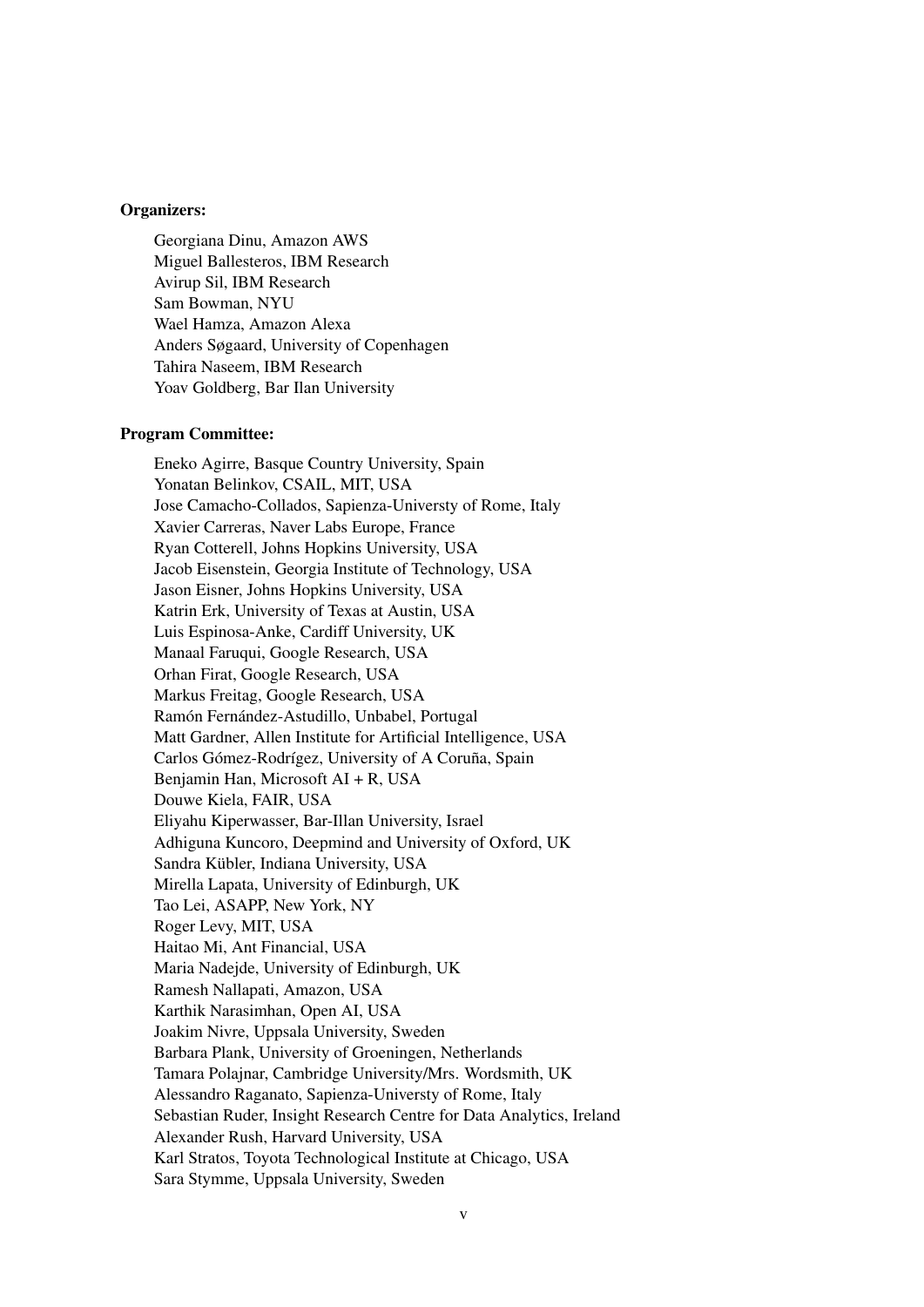Yulia Tsetkov, Carnegie Mellon University, USA Eva Maria Vecchi, University of Stuttgart, Germany Adina Williams, NYU, USA Bing Xiang, Amazon AWS, USA

### Invited Speakers:

Chris Dyer, DeepMind, Carnegie Mellon University Emily Bender, University of Washington Jason Eisner, Johns Hopkins University Mark Johnson, Macquarie University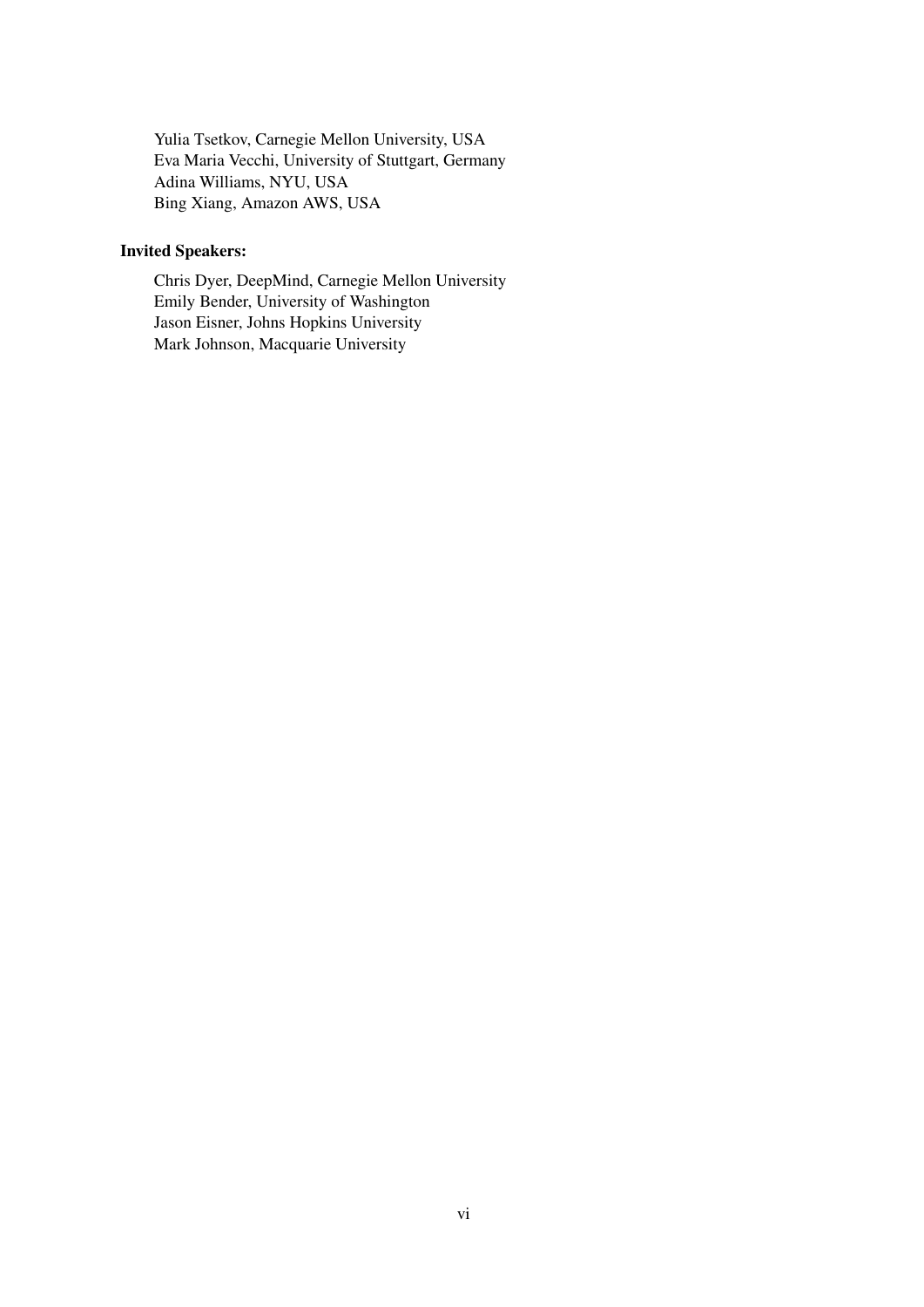## Table of Contents

| Compositional Morpheme Embeddings with Affixes as Functions and Stems as Arguments                         |  |
|------------------------------------------------------------------------------------------------------------|--|
| Unsupervised Source Hierarchies for Low-Resource Neural Machine Translation                                |  |
| Latent Tree Learning with Differentiable Parsers: Shift-Reduce Parsing and Chart Parsing                   |  |
| Syntax Helps ELMo Understand Semantics: Is Syntax Still Relevant in a Deep Neural Architecture for<br>SRL? |  |
| Subcharacter Information in Japanese Embeddings: When Is It Worth It?                                      |  |
| A neural parser as a direct classifier for head-final languages                                            |  |
| Syntactic Dependency Representations in Neural Relation Classification                                     |  |